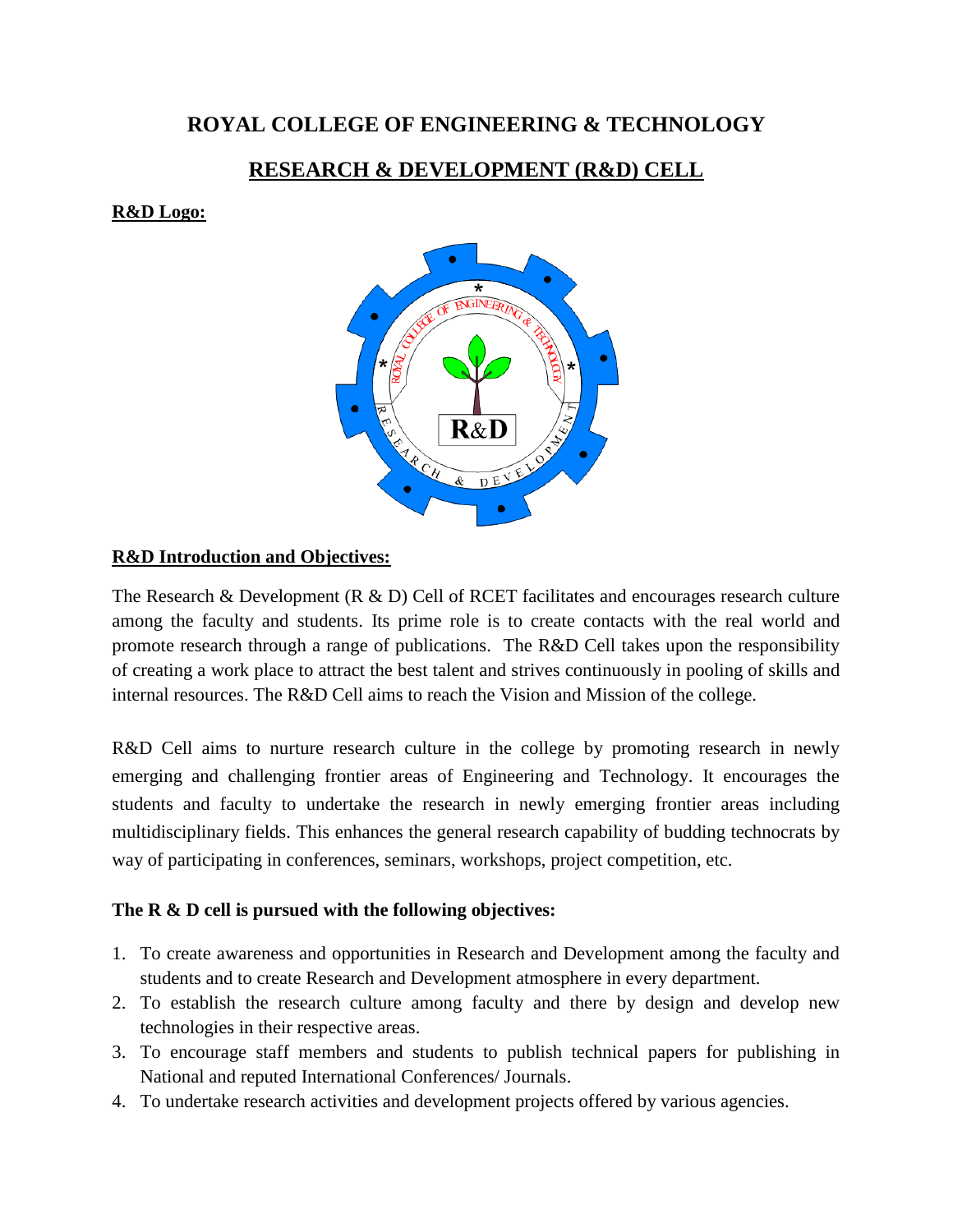- 5. To assist for applying and getting funds for conducting Seminar/Workshop/FDP from various available funding agencies.
- 6. To facilitate the growth of research activity among the academic community.

At RCET, above initiatives are to motivate the students and the faculty/staff of the institute, to update the knowledge mapping with the emerging technology trends. This kind of effort has been put in order to adapt with the dynamic growth of science or technology. With this, everyone is encouraged to do academic or industrial research thus involving in innovation or development, and to use the knowledge for consultancy with the industries.

Research and Development cell has the additional responsibility of recommending and forwarding the requests for attending workshops/STTPs/Seminars/FDPs to the higher authorities and also the recommendation for the reimbursement of fee for presenting papers/attending conferences.

| Sl.<br>No.     | <b>Name</b>            | Dept.      | <b>PhD Status</b><br>(Completed /<br>Pursuing) | <b>University/Institution</b>                                             | <b>Research Area</b>        | <b>Registration/</b><br>Completion<br>Year |
|----------------|------------------------|------------|------------------------------------------------|---------------------------------------------------------------------------|-----------------------------|--------------------------------------------|
| $\mathbf{1}$   | Dr. Devi V             | <b>EEE</b> | Completed                                      | NIT Tiruchirappali<br><b>Power Electronics</b><br>and Control             |                             | 2012                                       |
| 2              | Dr. Sreeraj R          | CSE        | Completed                                      | <b>Bharathiyar University</b><br><b>Image Processing</b>                  |                             | 2018                                       |
| 3              | Dr. Rasmi A            | CSE        | Completed                                      | Karpagam University                                                       | Digital Image<br>Processing | 2019                                       |
| 4              | Kiran P                | <b>EEE</b> | Pursuing<br>(Synopsis<br>Submitted)            | Amrita Vishwa<br>Vidyapeetham                                             | <b>Power Systems</b>        | 2015                                       |
| 5              | Shanid Malayil         | <b>CSE</b> | Pursuing                                       | Noorul Islam<br>University                                                | <b>Image Processing</b>     | 2017                                       |
| 6              | Rahul T S              | CE         | Pursuing                                       | Karunya University<br>Water quality<br>assessment using<br>remote sensing |                             | 2017                                       |
| $\overline{7}$ | Varghese Jensy<br>Babu | <b>CSE</b> | Pursuing                                       | Noorul Islam<br>University                                                | <b>Network Security</b>     | 2018                                       |
| 8              | Nowshad M U            | <b>CSE</b> | Pursuing                                       | Shri Venkateshwara<br>University                                          | Artificial<br>Intelligence  | 2018                                       |
| 9              | Narayanan P P          | ECE        | Pursuing                                       | <b>IIT Palakkad</b>                                                       | Electric<br>Instrumentation | 2019                                       |
| 10             | Chinju Vijayan         | CE         | Pursuing<br>(QIP)                              | <b>IIT</b> Delhi                                                          | Civil Engineering           | 2019                                       |

#### **Ph.D. Staff Details**